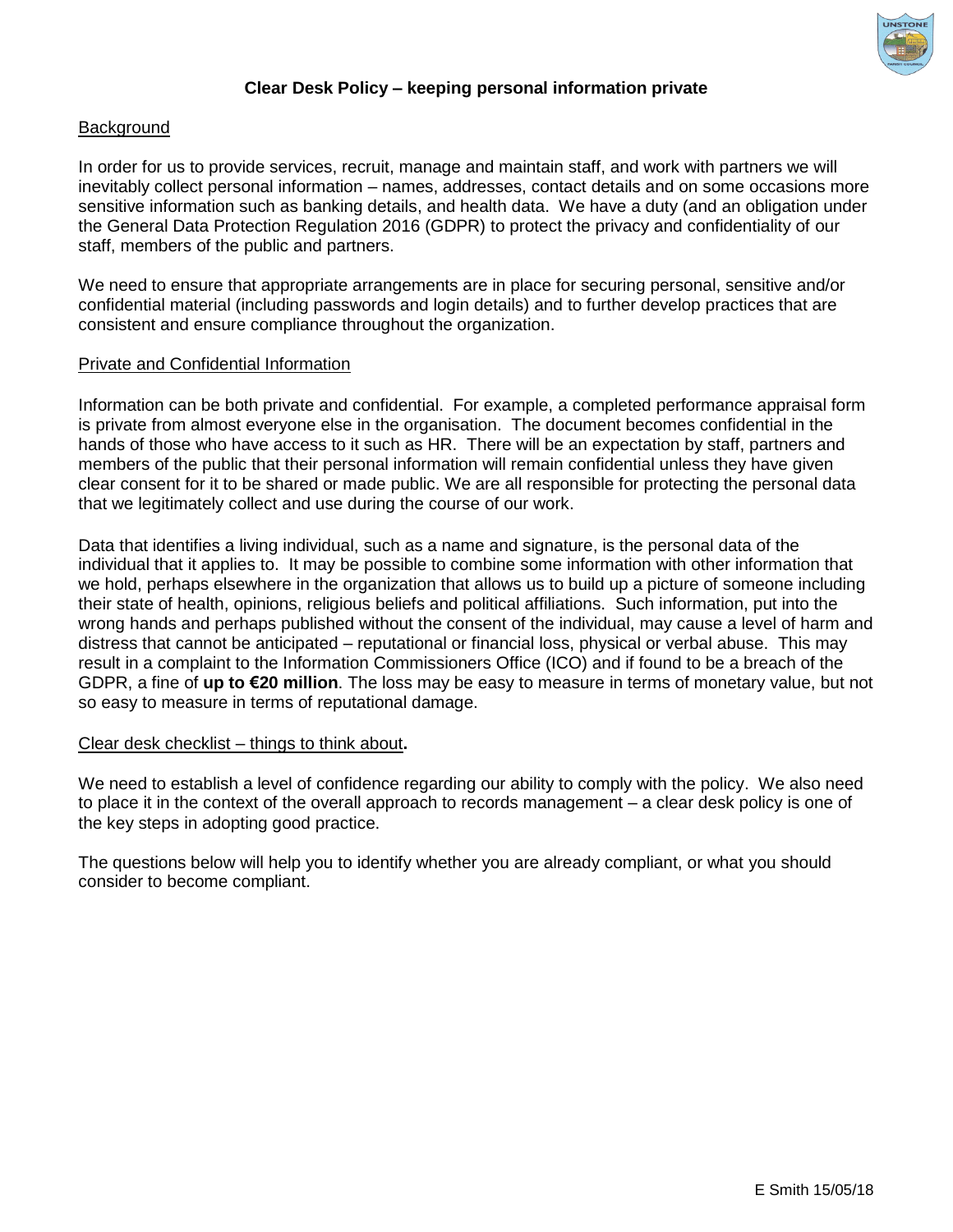

# **Private/Confidential Information Audit Questionnaire Checklist**

# **1. What kind of information do you collect and/or hold?**

## **Staff**

# **Examples**

- Contact Information (including next of kin)
- **Financial information (bank account details)**
- **Health and sickness records**
- Disciplinary and grievance records
- **Pension information**
- **Passwords**
- Other could this be classified as personal information?

### **Members of the public**

### **Examples**

- **Contact details**
- **Financial information (bank account)**
- **Witness statements/evidence**
- Details relating to complaints
- Other could this be classified as personal information?

### **Suppliers/Partners/other external organisations**

- Contact details
- Financial Information (could include contracts and reports)
- Commercial information (trade secrets/operating procedures)
- **Legal advice**
- **Information collected from or about children under the age of 18**
- Other could this be classified as personal information?

#### **2. Who is the information shared with?**

- $\square$  Internally including with Councillors
- $\Box$  Members of the public
- □ Suppliers
- □ Partners
- $\square$  Other external organisations

For each of the above think about who you share it with and for what purpose - do you have consent to share, or is the legal basis for sharing based on a statutory obligation (for example publication of information in connection with planning applications or the names of grant recipients included in the published monthly expenditure report)?

#### **3. How is the information being used/shared?**

- Only for the purpose for which it was obtained (corresponding with an application for an allotment for example)
- To enable access to the building
- To enable access to the network
- Shared with colleagues to ensure that you can provide 'joined up services' or for the protection of staff and members of the public (for example, details of individuals who may pose a threat to the safety employees)
- To market products and services